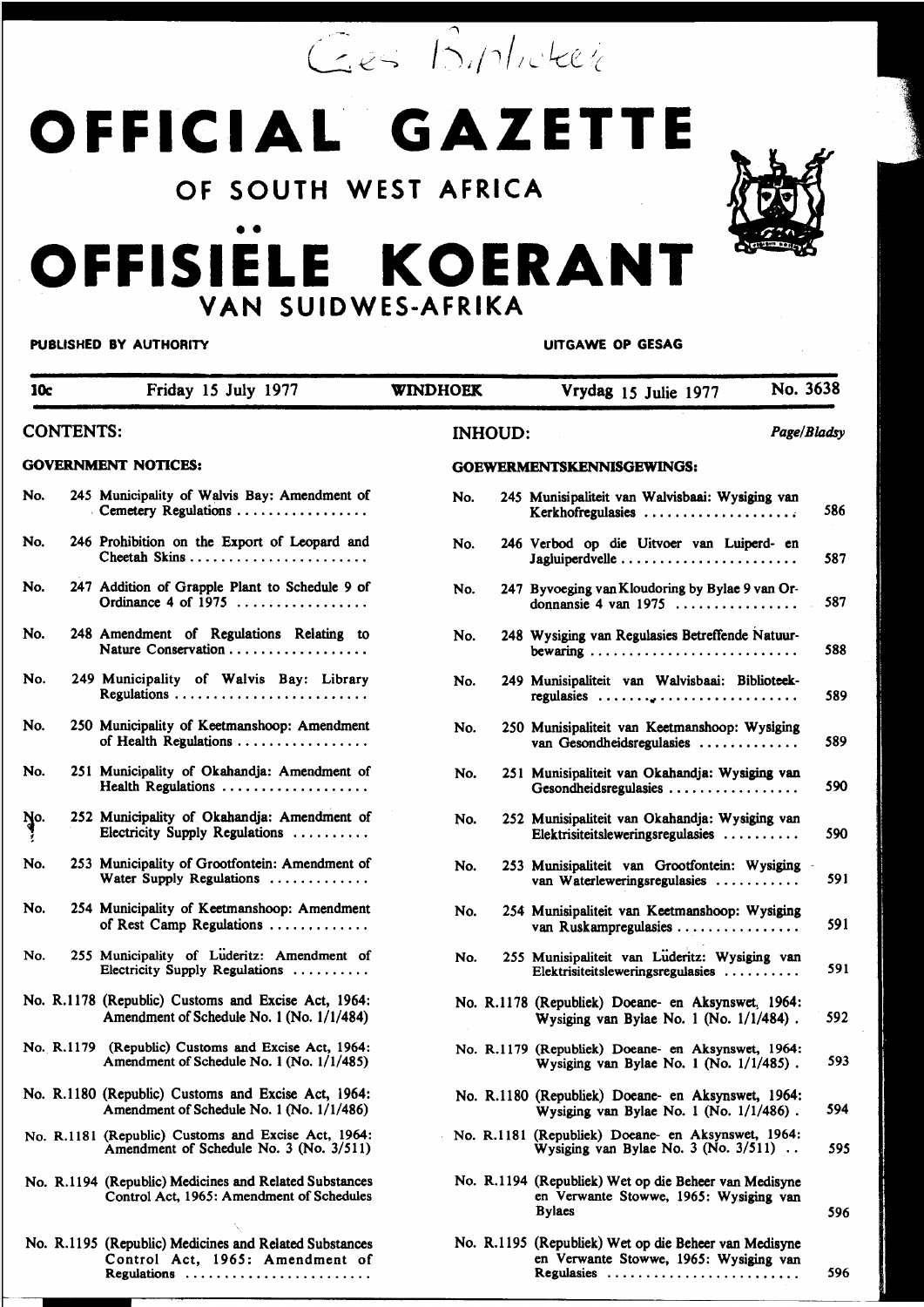Provided that any person requiring an opening of larger dimensions for any burial shall, with the notice of burial prescribed in Schedule B hereto, furnish dimensions of the coffin including any fittings thereto.

(2)(a) The maximum depth of a grave shall be  $-$ 

1,80 m for adults 1,50 m for children

- (b) The minimum depth of a grave shall be 1,35 m: Provided that the grave shall in any case be excavated to the groundwater-table if. the groundwater-table is not deeper than the maximum depth of  $1,80$  m or  $1,50$  m, as the case may be, under the usual surface of the land."
- 2. Substitute the following for regulation 25 (4):
	- "(4) The upper side of any coffin may not be less than 0,90 m under the usual surface of the land."

No. 246] [IS July 1977

#### PROHIBITION ON THE EXPORT OF LEOPARD AND CHEETAH SKINS

The Executive Committee has under and by virtue of the provisions of section 49(2) of the Nature Conservation Ordinance, 1975 (Ordinance 4 of 1975) imposed a prohibition on the export from the Territory, except to the Republic of South Africa, on the processed or tanned skins of the animals in the Schedule hereto and of any products manufactured from such skins.

#### SCHEDULE

Cheetah (Acinonyx jubatus) Leopard (Panthera pardus)

No. 247] [15 July 1977

#### ADDITION OF GRAPPLE PLANT TO SCHEDULE 9 OF ORDINANCE 4 OF 1975

The Executive Committee has under and by virtue of the provisions of section 72(1) of the Nature Conservation Ordinance, 1975 (Ordinance 4 of 1975) amended Schedule 9 to the said Ordinance by inserting the following heading before the heading "Portulacaceae" of the following species of indigenous plant:

#### "PEDALEACEAE

Grapple Plant Hepagophytum procumbens D.C."

Met dien verstande dat enigiemand wat 'n groter opening vir enige begrawing verlang, saam met die kennisgewing van begrawing voorgeskryf in Bylae B hiervan, die mate van die doodkis met inbegrip van enige toebehore daaraan, moet verstrek.

 $(2)(a)$  Die maksimum diepte van 'n graf is -

1,80 m vir volwassenes 1,50 m vir kinders

(b) Die minimum diepte van 'n graf is 1,35 m: Met dien verstande dat die graf in elk geval tot op die grondwatertafel uitgegrawe moet word indien die grondwatertafel nie dieper as die maksimum diepte van 1,80 m of 1,50 m, na gelang, onder die gewone oppervlakte van die grond lê nie."

2. Vervang regulasie 25(4) deur die volgende:

"(4) Die bokant van enige doodkis mag nie minder as 0,90 m onder die gewone oppervlakte van die grond wees nie."

No. 246] [ 15 Julie 1977

#### VERBOD OP DIE UITVOER VAN LUIPERD- EN JAGLUIPERDVELLE

Die Uitvoerende Komitee bet kragtens en ingevolge die bepalings van artikel 49(2) van die Ordonnansie op Natuurbewaring, 1975 (Ordonnansie 4 van 1975) 'n verbod geplaas op die uitvoer uit die Gebied, buiten na die Republiek van Suid-Afrika, van gebreide of gelooide velle van die diersoorte genoem in die Bylae hierby en van enige produkte wat van sodanige velle vervaardig is.

#### BYLAE

Jagluiperd (Acinonyx jubatus) Luiperd (Panthera pardus).

No. 247] [15 Julie 1977]

#### BYVOEGING VAN KLOUDORING BY BYLAE 9 VAN ORDONNANSIE 4 VAN 1975

Die Uitvoerende Komitee bet kragtens en ingevolge die bepalings van artikel 72 (I) van die Ordonnansie op Natuurbewaring, 1975 (Ordonnansie 4 van 1975) Bylae 9 by genoemde Ordonnansie gewysig deur net voor die opskrif "Portulacaceae" die volgende opskrif en die naam van die volgende soort inheemse plant in te voeg:

#### "PEDALEACEAE

Kloudoring Hepagophytum procumbens D.C."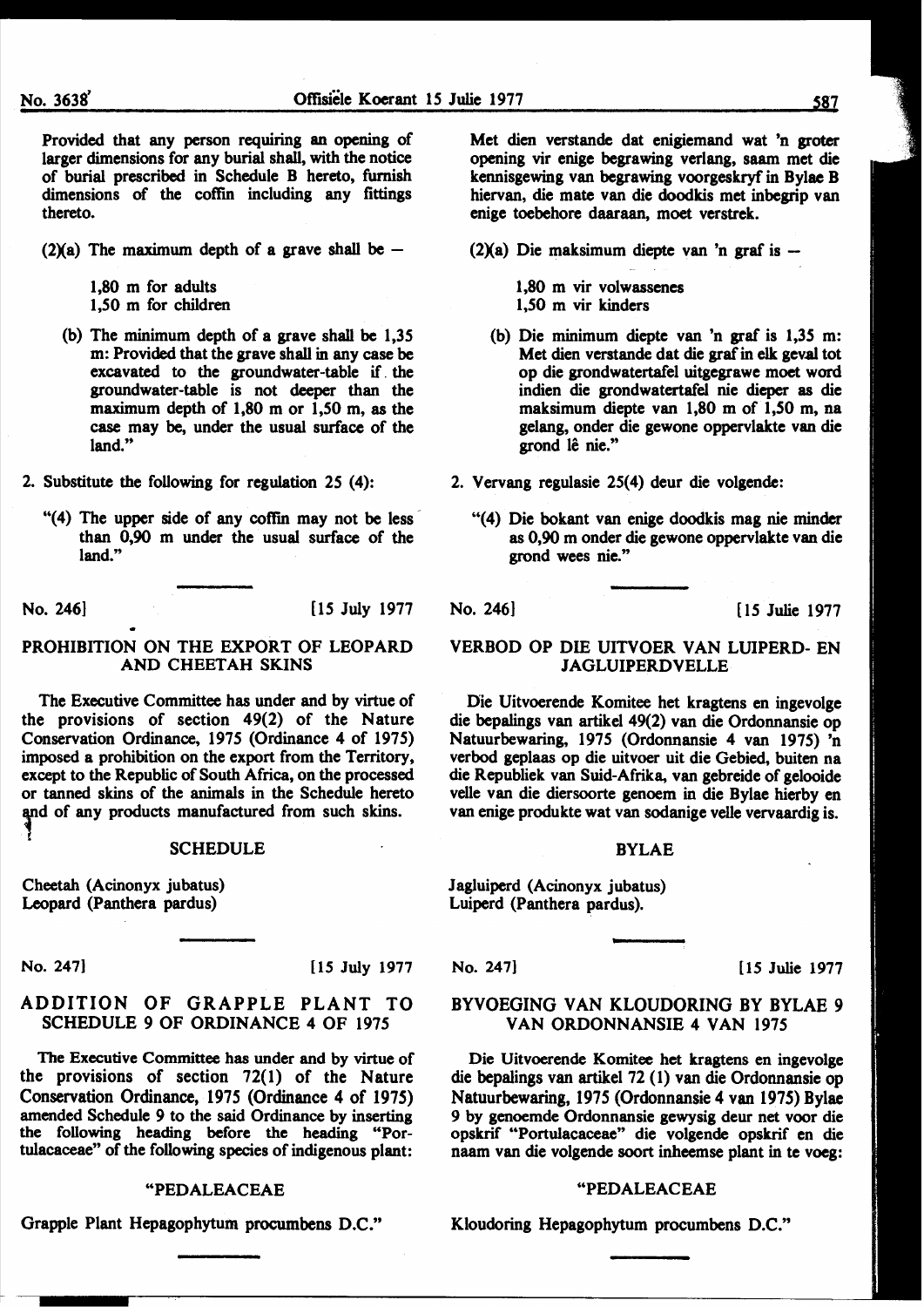No. 248] [15 July 1977

#### AMENDMENT OF REGULATIONS RELATING TO NATURE CONSERVATION

The Executive Committee has under and by virtue of the provisions of section 84 of the Nature Conservation Ordinance, 1975 (Ordinance 4 of 1975) amended the regulations promulgated under Government Notice 240 of 25 August 1976 according to the Schedule hereto.

#### **SCHEDULE**

1. Regulation 99 is amended  $-$ 

- (a) by substituting the following paragraph for paragraph (b) of subregulation (1):
	- "(b) the manner in which the joining and membership fees shall be paid by members of the society;"; and
- (b) by substituting the following paragraph for paragraph (f) of subregulation (1):
	- "(f) that such society shall submit a report to the Director before or on the 30th day of June of each year regarding its work and activities during the preceding calendar year;".
- 2. Regulation  $108$  is amended  $-$ 
	- (a) by substituting the following subparagraph for subparagraph (1):
		- "(1) The owner or lessee of a hunting farm or guest farm as well as the wife and any child of such owner or lessee and the manager of such hunting farm or guest farm may apply to the Executive Committee for registration<br>as a hunting guide: Provided that no child<br>that is:<br>(a) under the age of 18 years;<br>(b) not regilled as a hunting guide: Provided that no child that is:
			- (a) under the age of 18 years;
			- (b) not really resident on the said hunting farm or guest farm, may be registered as a hunting guide".
- 3. Regulation 146 is amended  $-$ 
	- (a) by substituting the following paragraph for paragraph (b) of subregulation (1):
		- "(b) the manner in which the joining and membership fees shall be paid by members of the society;"; and

#### WYSIGING VAN REGULASIES BETREFFENDE NATUURBEWARING

Die Uitvoerende Komitee het kragtens en ingevolge die bepalings van Artikel 84 van die Ordonnansie op Natuurbewaring, 1975 (Ordonnansie 4 van 1975) die regulasies afgekondig by Goewermentskennisgewing 240 van 25 Augustus 1976 gewysig soos in die Bylae hierby uiteengesit.

#### BYLAE

- 1. Regulasie 99 word gewysig  $-$ 
	- (a) deur paragraaf (b) van subregulasie (1) deur die volgende paragraaf te vervang:
		- "(b) die wyse waarop die toetree- en ledegeld wat lede van die vereniging moet betaal, vasgestel word;";
		- en
	- (b) deur paragraaf (f) van subregulasie (1) deur die volgende paragraaf te vervang:
		- "(f) dat sodanige vereniging voor of op die 30ste dag van Junie elke jaar 'n verslag betreffende sy werksaamhede en bedrywighede gedurende die voorafgaande kalenderjaar aan die Direkteur moet voorle;".
- 2. Regulasie 108 word gewysig -
	- (a) deur subregulasie (1) deur die volgende subregulasie te vervang:
		- "(1) Die eienaar of huurder van 'n jag- of gasteplaas, asook die gade en enige kind van sodanige eienaar of huurder, en die bestuurder van sodanige jag- of gasteplaas, kan by die Uitvoerende Komitee aansoek Enj doen om as jaggids geregistreer te word: Met dien verstande dat geen kind wat -
			- (a) onder die ouderdom van 18 jaar is;
			- (b) nie werklik op die betrokke jag- of gasteplaas woon nie, as 'n jaggids geregistreer mag word nie."
- 3. Regulasie 146 word gewysig  $-$ 
	- (a) deur paragraaf (b) van subregulasie (1) deur die volgende paragraaf te vervang:
		- "(b) die wyse waarop die toetree- en ledegeld wat lede van die vereniging moet betaal, vasgestel word;"; en

No. 248] [15 Julie 1977]